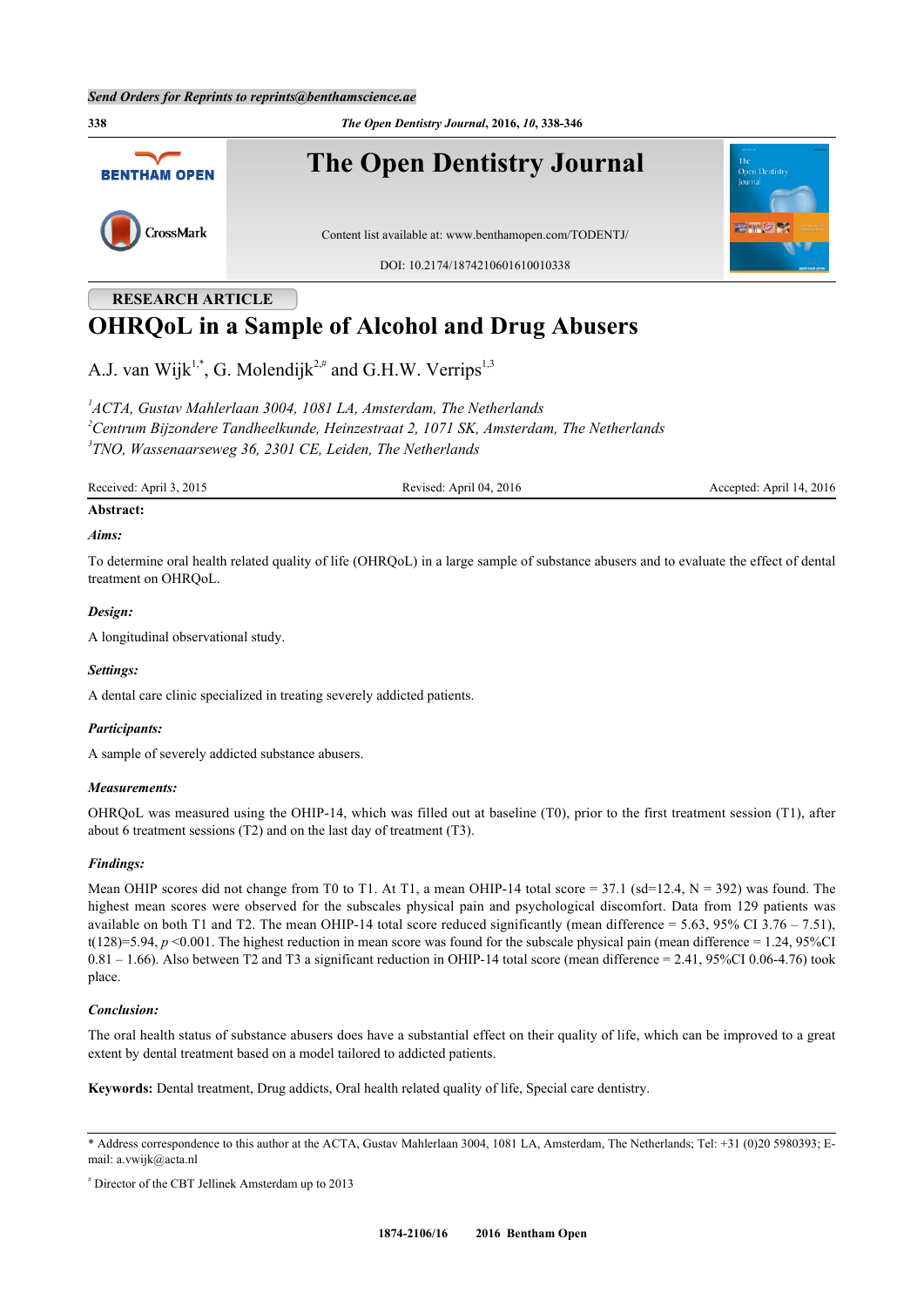#### **INTRODUCTION**

In medicine, mortality and morbidity no longer are the only important outcomes of prevention, cure and care. In the last decades, attention to patien*t*-reported outcomes measures (PROM's) such as health-related quality of life, has been growing rapidly [\[1](#page-7-0)]. This is an acknowledgement of the fact that broader measures are needed, in order to incorporate the patients perspective on his health, impairments and disabilities. Also in dentistry nowadays, many instruments are available to measure oral health-related quality of life [\[2](#page-7-1), [3\]](#page-7-2). One of the most commonly used instruments to measure oral health-related quality of life is the Oral Health Impact Profile (OHIP-49) or its short form alternative (OHIP-14). The OHIP-49[[4](#page-7-3)] is based on seven dimensions derived from Locker's conceptual model of oral health[[5\]](#page-7-4). An hierarchical ordering exists among these seven dimensions which implies that the impact described by each subsequent dimension is considered to be gradually more disruptive to one's life [\[6](#page-7-5)].

The concept of quality of life is intuitively appealing. That is, most people seem to have a sense of what it should mean, comparable for instance to a concept as intelligence. As a result, quality of life has found its way into several different fields of science such as sociology, medicine, nursing, psychology, economics, geography, social history and philosophy [[7\]](#page-7-6). Unfortunately, this has led to multiple definitions and meanings and therefore little consensus seems to exist on its definition and how to measure it [[1](#page-7-0)], making it primarily a generic concept. In addition, quality of life is a dynamic concept [\[8](#page-7-7)]. It reflects a subjective evaluation or appreciation of the degree to which someone is satisfied with life in general. This subjective evaluation is not necessarily consistent and the factors determining one's quality of life may differ within a person (compare for instance young and old people), but also between people (what seems important for one person may be irrelevant for another). Health in general, and also oral health, can be considered as universal factors that might have a profound influence on quality of life for most people. One special group in modern society is one in which general health, oral health, psychological wellbeing and thus quality of life are seriously deteriorated, are alcohol and drug abusers.

Patients referred to a dental care clinic (in the Netherlands) specialized in treating substance abusers can be considered to be severely addicted. One study [\[9](#page-7-8)] showed that about 83% of patients reported having used heroin, 83% cocaine, amphetamine (23%) and hallucinogens (16%). About 90% of patients were poly-drug abusers and 46% of them were injecting drug users. From the patients that inject drugs, 90% had Hepatitis B, 90% had Hepatitis C, 30% were HIV positive and 13% had endocarditis. A single alcohol addiction was present in only 10% of patients. In addition to the aforementioned severity, the duration of the addiction is typically 8 years or more. Besides their addiction and associated general health problems, these patients also typically have an impaired psychological wellbeing [[10](#page-7-9)]. Nearly all patients suffer from some sort of psychopathology. About 95% has at least one type of disorder according to the criteria of the DSM-IV. In addition, research has shown that such patients report, on average, much higher levels of dental anxiety than the general population [[11](#page-7-10)]. Drug abuse also has a strong impact on oral health [\[12\]](#page-7-11). One study has shown that substance abusers have higher DMFS scores than the general population, resulting from more active caries in fewer elements and less restorations [\[13,](#page-7-12) [14\]](#page-7-13). In addition, it is important to realize that psychotropic substances often leads to a reduced saliva production, thereby undermining the mouth's natural defense mechanism [[15](#page-7-14), [16](#page-7-15)], resulting in an increased risk of developing caries. The large number of carious dental elements, in combination with the lack of regular oral health care, often leads to a severely mutilated dentition. The use of stimulants such as alcohol and cocaine can cause extensive bruxism resulting in attrition of the teeth [[12](#page-7-11) - [17\]](#page-7-16). Attrition in combination with impaired function due to missing elements may to lead to temporomandibular dysfunction [\[18](#page-7-17)].

In short, pain as a result of active caries, fear of dental treatment, psychopathological disorders, and impaired aesthetic due to the lack of teeth, especially at the upper front, can clearly lead to a reduced quality of life. To our best knowledge, no studies exist that have examined OHRQoL in substance abusers. Therefore, the aim of this study was [\[1](#page-7-0)] to evaluate determine OHRQoL in a large sample of substance abusers, and [[2](#page-7-1)] to investigate the effect of dental treatment, at a center for specialized dental care, on OHRQoL.

#### **MATERIAL AND METHODS**

#### **Participants**

Potential participants were patients on the waiting list for dental treatment at a special dental care clinic (CBT Jellinek) in Amsterdam. All patients were referred by approximately 200 different psychiatric institutions or departments that treat severely addicted patients from all over the country. The "Dutch Medical Research on Humans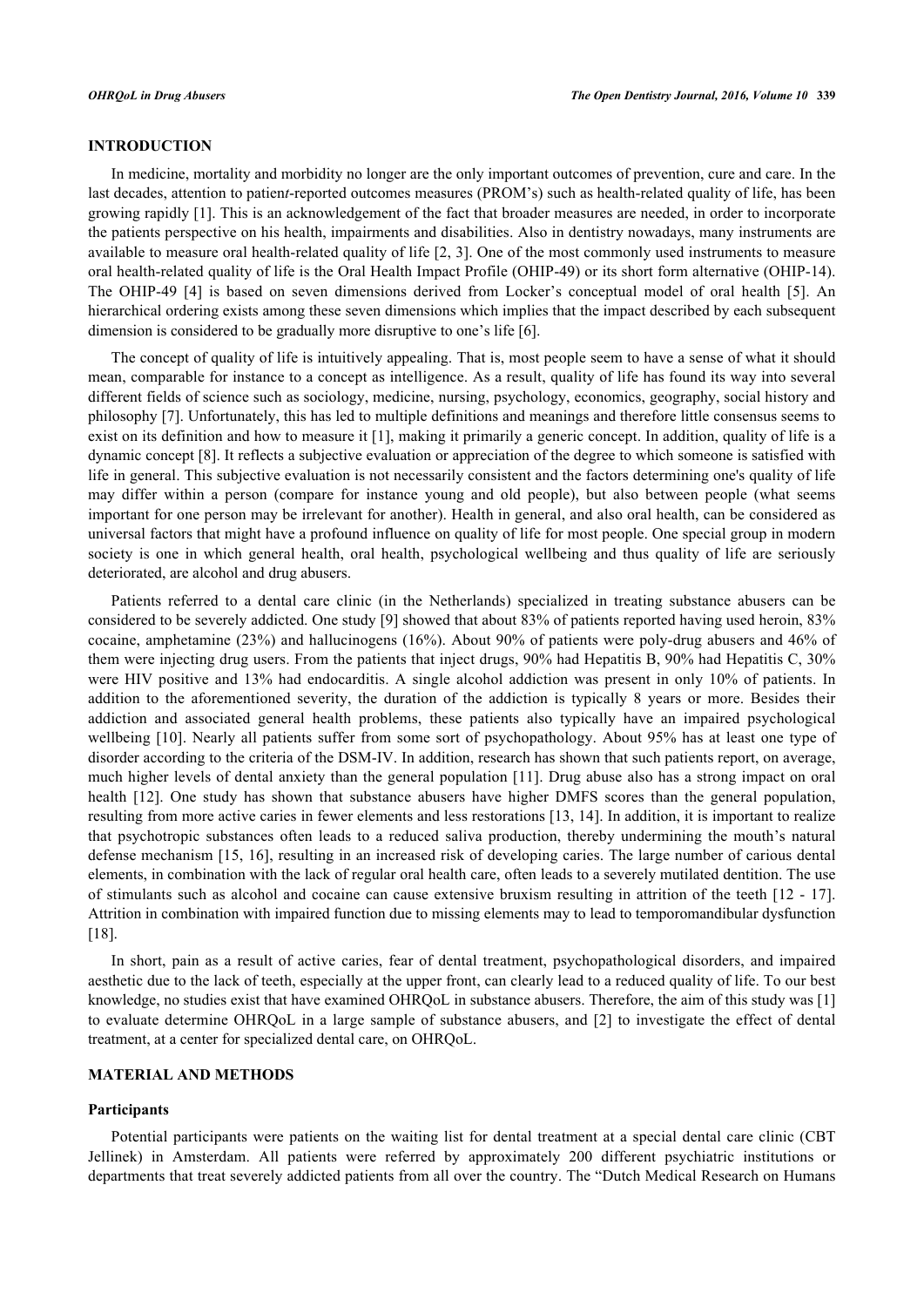Act" (WMO) does not apply to the present observational study thereby relieving it from medical ethical approval. Nevertheless, the study was performed according to the regulations described in the Declaration of Helsinki. Data collection took place between November 2009 and November 2012.

#### **Dental Treatment**

Treating *severely* addicted patients requires specialized knowledge and a treatment model that sets the preconditions for successful dental treatment. In the special dental care clinic (CBT Jellinek) from the present study, a very successful treatment model called "Molendijk" has been used for the last 15 years. In short, the Molendijk model describes a highly structured level of care, a set of agreements on making and attending appointments, the treatment plan, educational requirements for staff in relation to psychiatry and addiction *etc*. Treatment planning is phased, *i.e*. a stepwise execution of a flexible treatment plan taking into account the rehabilitation of the patient while considering harm reduction and re-socialization. In addition, prosthetic work and treatment aimed at esthetics is postponed, when possible, to the end of the treatment plan in order to prevent that patients may not return to complete the entire treatment plan. In general, the treatment plan that a general practitioner would make for an addicted patient is less elaborate than the treatment plan made for the non-addicted patient (for instance extractions rather than fillings) while the latter would aim to preserve as many natural teeth as possible [\[19](#page-7-18)].

#### **Materials**

#### *OHRQoL*

The OHIP-14 was used to assess OHRQoL. The Dutch OHIP-14 consists of two items from each of the seven subscales of the Dutch OHIP-49, which was recently translated [\[20\]](#page-7-19). Subjects were asked for each item of the OHIP-14 how often in the past 4 weeks they have experienced a certain problem regarding their teeth, mouth or dentures. Answers were given on a 5-point scale, which was coded as follows: 5, very often; 4, fairly often; 3, sometimes; 2, hardly ever and 1, never. Thus, higher scores indicate a lower oral health on quality of life. The total score ranges from  $14 - 70.$ 

#### *Procedure*

The study consisted of 4 measurement points. T0 was a baseline measurement. Patients on the waiting list were sent a questionnaire at home to be filled out. This measurement served as a 'control' group, making it possible to detect any spontaneous improvements/deteriorations between T0 and T1. There was a large variation in the time between T0 and T1, ranging from only a few days to as much as two years (average = 169 days). T1 was the first day of treatment. At this point, directly prior to the first dental consult, an anamnesis questionnaire was filled out, along with the OHIP-14. At T2, a number of treatment sessions have taken place (on average 6 treatment sessions) and the OHIP-14 was filled out again. T3 was the last day of treatment and the OHIP-14 was filled out for the last time.

#### *Statistical Analysis*

Descriptive statistics were used to describe the patient sample. Mean differences on the set of subscale scores between different time points were tested using repeated measures MANOVA, followed by subsequent univariate analyses. Total OHIP-14 scores were compared between two time points using the paired samples *t*-test. The independen*t*-samples *t*-test was used to test differences between independent groups. Distributions of categorical variables were analyzed using the Chi<sup>2</sup>-test. Pearson's correlation was used as a measure of linear association.

#### **RESULTS**

#### **Participants**

At the start of this study (T0), 400 questionnaires were mailed to potential participants that were on the waiting list of a special dental care clinic for alcohol/drug abusers (CBT Jellinek Amsterdam) for dental treatment. A total of 110 usable questionnaires (27.5%) were returned. Given that the expected drop out rate among these patients would be high, questionnaires were handed out to new patients (at T1) until a large enough sample size was achieved. A total of 403 questionnaires were filled out at T1, resulting in 392 usable questionnaires (44 participants out of 110 at T0 filled out a questionnaire at T1 as well). About 82% were males with a mean age of 47.5 (s.d.  $= 8.2$ ). 138 participants (35.2% out of 392) also filled out the questionnaire at T2 (136 usable), and 82 participants (20.9%) at T3 (81 usable). Fig. (**[1](#page-4-0)**) shows a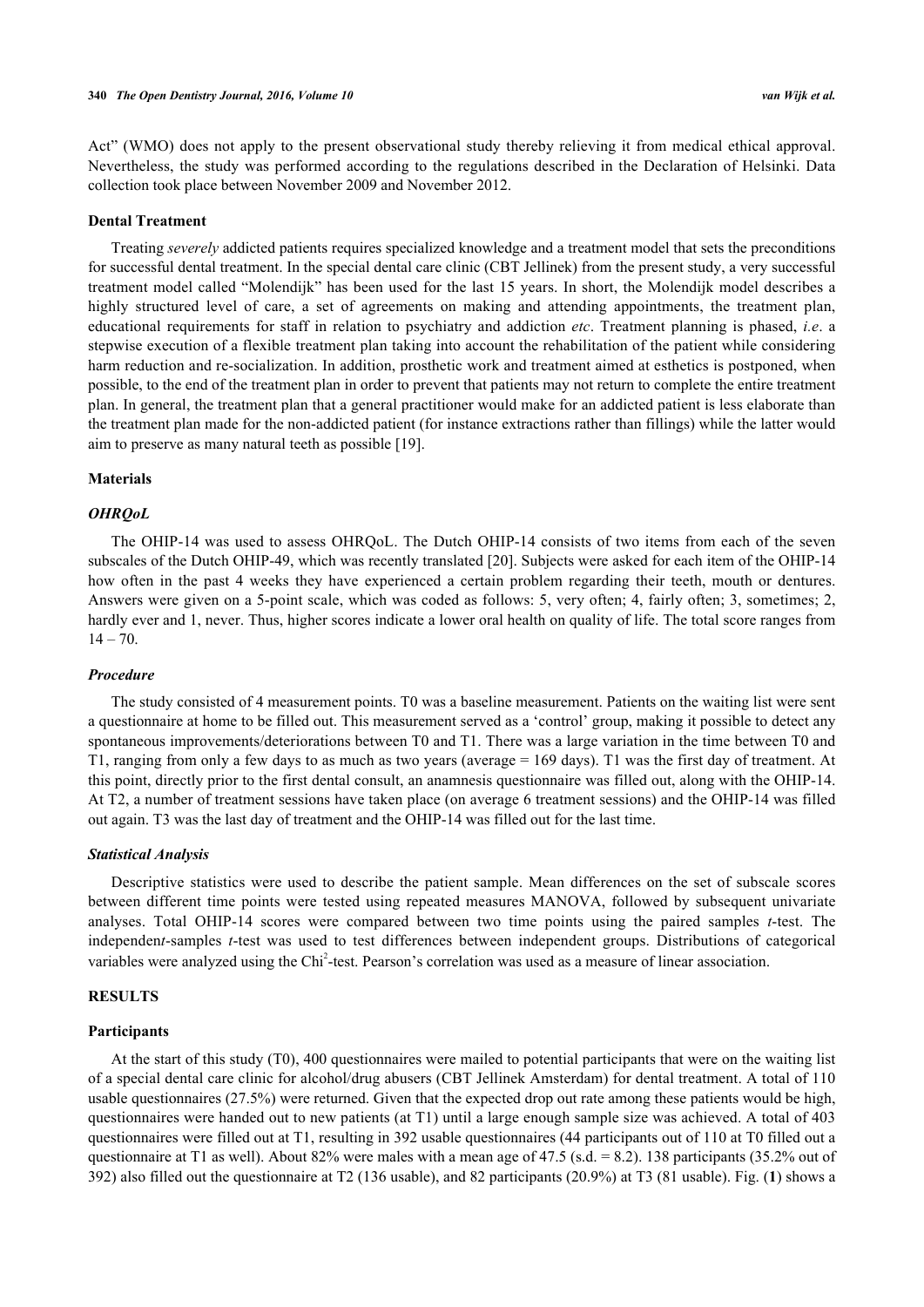flow diagram of participants across the 4 measurements along with reasons for drop out.

#### **Clinical Information**

On average, participants had about 24 teeth (s.d.  $= 7.4$ ) when presenting for treatment at T1. 31.4% had 10 or more missing teeth. Between T1 and T2, 29% of patients received root canal treatment  $m = 1.4$ , s.d. = 0.7). In 72.4% of patients fillings were made (m = 4.3, s.d. = 3.5), and about 11% received a (partial or full) denture, or had repairs concerning an existing prosthesis. Extractions were performed in 69.6% of patients ( $m = 3.8$ , s.d. = 3.3), with a maximum of 11 extractions in one patient. Mean treatment time between T1 and T2 was 263 min (s.d. = 102) with a minimum of 100 and a maximum of 510 min<sup>1</sup>.

Between T2 and T3, 6% of patients received root canal treatment, all received one root canal treatment. In 55.6% of patients fillings were made ( $m = 2.7$ , s.d. = 2.0), and 7.5% received a (partial or full) denture, or had repairs concerning an existing prosthesis. Extractions were performed in 40% of patients ( $m = 1.9$ , s.d. = 1.4), with a maximum of 4 extractions in one patient. Mean treatment time between T2 and T3 was 110 min (s.d.  $= 74.8$ ) with a minimum of 15 and a maximum of 300 min.

#### **Baseline Measurement T0**

Mean OHIP-14 total- and subscale scores were calculated, and are presented in Table **[1](#page-3-0)** (column T0). ANOVA for repeated measures showed a significant difference between subscale scores, F (6, 104) = 28.98, *p* < 0.001. Subsequent analysis shows that the lowest mean score is reported for the subscale functional limitation ( $p < 0.015$  relative to all other subscale scores). A significant higher mean score is noted for the subscales physical disability, social disability and handicap ( $p < 0.001$ ). The highest scores are reported on the subscales physical pain, psychological discomfort and psychological disability  $(p < 0.02)$ .

|                             | $T0(N=110)$      |           | $T1(N=392)$      |           | $T2(N=136)$      |           | $T3(N=81)$       |           |
|-----------------------------|------------------|-----------|------------------|-----------|------------------|-----------|------------------|-----------|
|                             | Mean             | <b>SD</b> | Mean             | <b>SD</b> | Mean             | <b>SD</b> | Mean             | <b>SD</b> |
| OHIP total                  | 40.6             | 12.9      | 37.1             | 12.4      | 31.9             | 10.8      | 29.5             | 10.0      |
| 1. Functional limitation    | $4.7^{\circ}$    | 2.3       | 4.1              | 2.0       | 4.0              | 2.0       | $4.2^2$          | 1.8       |
| 2. Physical pain            | $6.6^3$          | 2.0       | $6.5^{\text{4}}$ | 2.1       | $5.5^4$          | 1.9       | $5.2^3$          | 1.9       |
| 3. Psychological discomfort | 6.9 <sup>3</sup> | 2.5       | $6.3^4$          | 2.3       | $5.6^4$          | 2.2       | 4.8 <sup>3</sup> | 2.0       |
| 4. Physical disability      | $5.5^2$          | 2.3       | $4.9^2$          | 2.2       | $4.4^2$          | 2.0       | $4.0^2$          | 1.9       |
| 5. Psychological disability | $6.4^3$          | 2.2       | $5.6^3$          | 2.3       | $4.8^3$          | 2.0       | $4.2^2$          | 1.7       |
| 6. Social disability        | $5.3^2$          | 2.3       | $4.9^2$          | 2.2       | 3.9 <sup>1</sup> | 1.9       | $3.6^{\circ}$    | 1.6       |
| 7. Handicap                 | $5.4^2$          | 2.1       | $4.8^2$          | 2.1       | 3.9 <sup>1</sup> | 1.8       | $3.5^{\circ}$    | 1.7       |

<span id="page-3-0"></span>**Table 1. Mean OHIP-14 (subscale) scores and standard deviations for all data available at each measurement.**

 $1 =$ lowest score, significantly different from each higher number.

 $23,4$  = in the same column, scores with the same number do not differ significantly from each other.

In order to test for a (natural) change in OHRQoL scores between T0 (waiting list) and T1 (first day at the clinic), paired samples *t*-tests were performed on total- and subscale scores. A strong association exists between scores at T0 and T1 (lowest correlation  $r = 0.61$ ,  $N = 44$ ,  $p < 0.001$ ), but no significant differences on total- or subscale scores (range  $p$ -values = 0.26 – 0.72). One exception is the subscale physical disability, where a marginally yet non-significant decrease in mean score was found, mean difference =  $-0.45$  (s.d. = 1.74), *t* (43) = 1.71, *p* = 0.095.

In order to assess whether a difference exists between participants that filled out the questionnaire at T0, and those that did not, mean scores at [1](#page-3-0) between the two groups were compared using independen*t*-samples *t*-tests. For 44 out of 110 participants, a score at T0 and T1 was available. Their mean score was compared to all other scores available at T1  $(N = 348)$ . No significant differences were found on the total- or subscale scores between the two groups. Only for the subscale functional limitation a difference was found  $(p = 0.021)$ , resulting from a higher mean score from the group

<sup>&</sup>lt;sup>1</sup> Treatment time includes not only the time needed for dental treatment, but also the time needed for managing the patients psychopathologies or anxieties.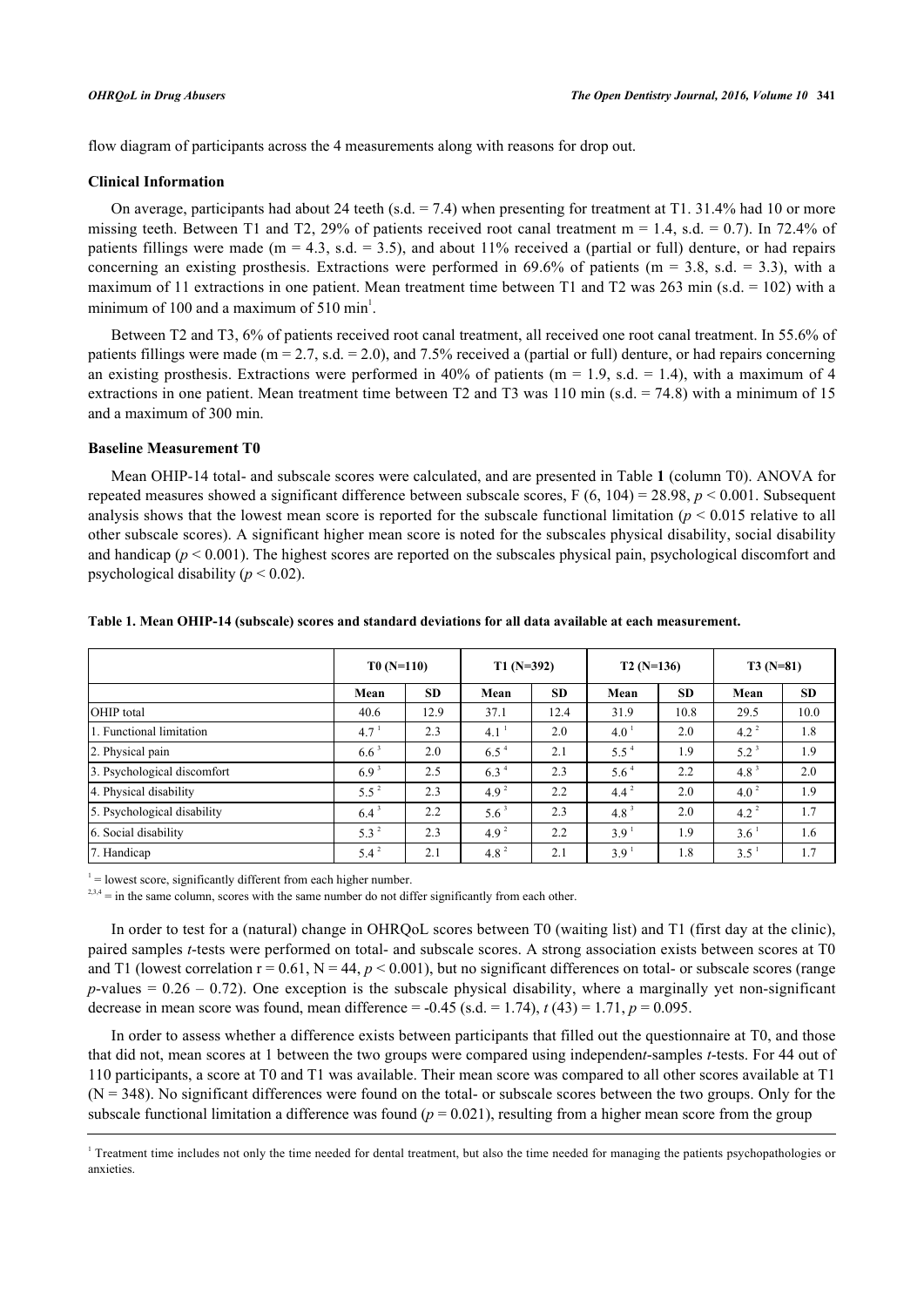<span id="page-4-0"></span>that did respond on T0 (mean difference 0.73), but this became non-significant after correcting for unequal variances (significant Levene test),  $t$  (50.02) = 1.93  $p = 0.059$ . Non-parametric analysis confirmed this conclusion (Mann-Whitney U),  $Z = -1.785$ ,  $p = 0.074$ .



 $*$  NNA = no new appointment was made \* WL = placed on waiting list

Fig. (1). Flowchart of participants across T0 through T3.

#### **First Day of Treatment T1**

At T1, participants visit the special dental care clinic for the first time. As such, it provides an opportunity to assess the impact of oral health on their daily living before start of dental treatment. A total of 392 filled out questionnaires were available. Mean OHIP-14 total- and subscale scores were calculated, and are presented in Table **[1](#page-3-0)** (column T1). ANOVA for repeated measures showed a significant difference between subscale scores,  $F(6, 386) = 134.8$ ,  $p < 0.001$ . Subsequent analysis shows a similar pattern as found at T0. From low to high, the lowest mean score is reported for the subscale functional limitation ( $p < 0.001$  relative to all other subscale scores). A significant higher mean score is noted for the subscales physical disability, social disability and handicap  $(p < 0.001)$ , followed by a higher mean score on the subscale psychological disability (*p* < 0.001). The highest mean scores are reported on the subscales physical pain and psychological discomfort (*p* < 0.001).

#### **The Effect of Dental Treatment T1 – T2**

In order to test the effect of dental treatment, mean subscale scores available at T1 and T2 were compared using a repeated measures MANOVA. Results show a significant multivariate effect for the within-subjects factor, F (7, 122)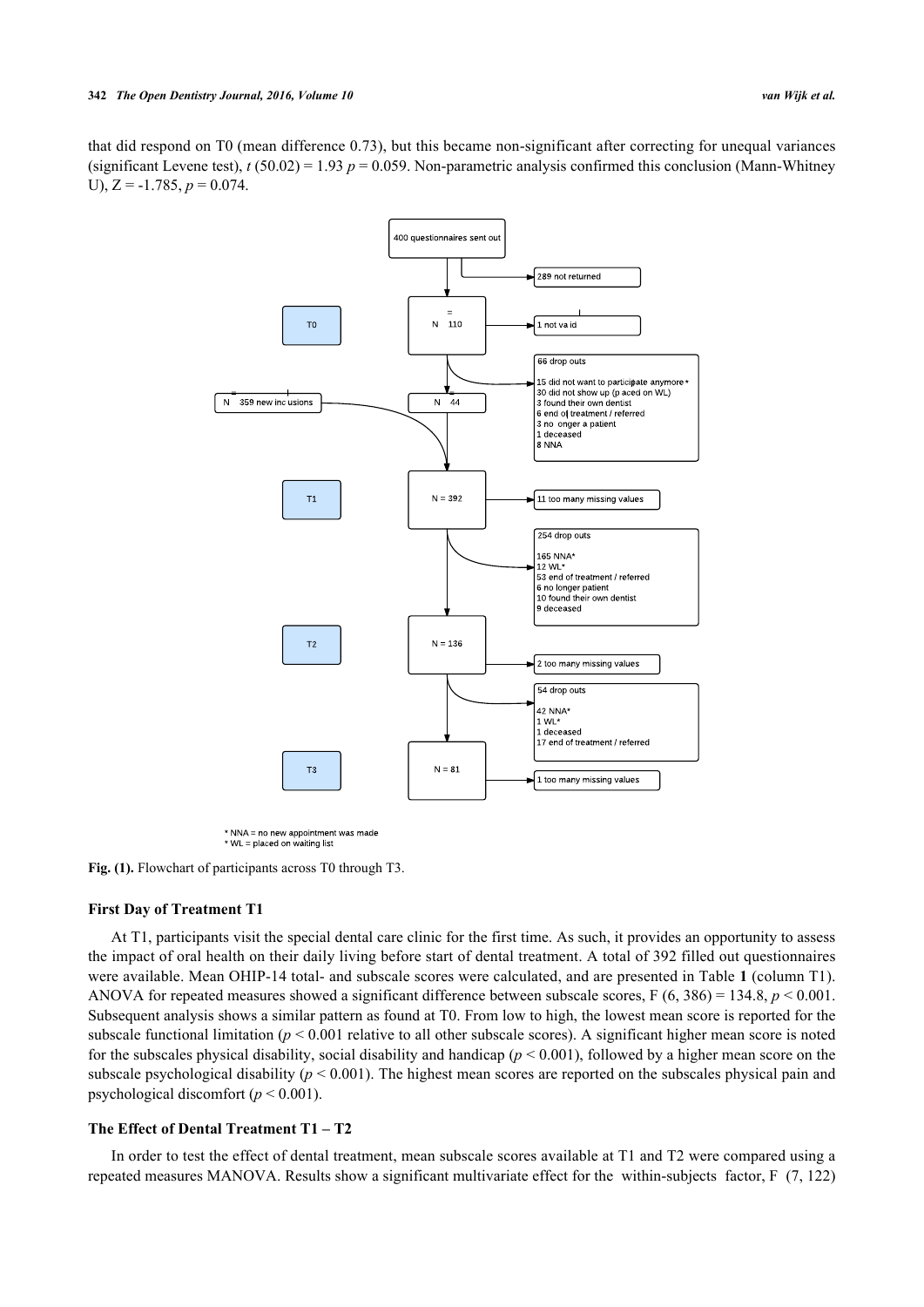$= 7.23$ ,  $p < 0.001$ . Subsequent univariate analyses shows that a significant improvement *(i.e.* a reduction of mean scores) was found for all subscale scores. The paired-samples *t*-test also showed a significant improvement in OHIP-14 total score (Table **[2](#page-5-0)**).

|                             | T <sub>1</sub> |           | <b>T2</b> |           |        |                 |
|-----------------------------|----------------|-----------|-----------|-----------|--------|-----------------|
|                             | Mean           | <b>SD</b> | Mean      | <b>SD</b> | t(128) | <i>p</i> -value |
| OHIP total                  | 37.3           | 13.3      | 31.6      | 10.79     | 5.94   | .000            |
| 1. Functional limitation    | 4.3            | 2.1       | 3.9       | 2.0       | 2.2    | .032            |
| 2. Physical pain            | 6.7            | 2.2       | 5.4       | 2.0       | 5.7    | .000            |
| 3. Psychological discomfort | 6.5            | 2.3       | 5.6       | 2.2       | 4.4    | .000            |
| 4. Physical disability      | 4.8            | 2.4       | 4.3       | 2.0       | 2.5    | .016            |
| 5. Psychological disability | 5.6            | 2.4       | 4.7       | 1.9       | 5.0    | .000            |
| 6. Social disability        | 4.8            | 2.3       | 3.8       | 1.9       | 4.9    | .000            |
| 7. Handicap                 | 4.7            | 2.1       | 3.8       | 1.8       | 5.7    | .000            |

#### <span id="page-5-0"></span>Table 2. Mean OHIP-14 (subscale) scores and standard deviations at T1 and T2 ( $N = 129$ ).

#### **The Effect of Dental Treatment T2 – T3**

Mean subscale scores available at T2 and T3 were compared using a repeated measures MANOVA. Results show a significant multivariate effect for the within-subjects factor,  $F(7, 68) = 2.65$ ,  $p = 0.018$ . Subsequent univariate analyses shows that a significant improvement (*i.e*. a reduction of mean scores) was found for the scores on the subscales psychological discomfort and psychological disability. Mean OHIP-14 total scores available at T2 and T3 were compared using paired-samples *t*-tests (Table **[3](#page-5-1)**). Again, a significant improvement for the total scale was found.

<span id="page-5-1"></span>

|                             | T <sub>2</sub> |           | T <sub>3</sub> |           |         |                 |
|-----------------------------|----------------|-----------|----------------|-----------|---------|-----------------|
|                             | Mean           | <b>SD</b> | Mean           | <b>SD</b> | t(74)   | <i>p</i> -value |
| OHIP totaal                 | 32.0           | 10.11     | 29.5           | 10.0      | 2.04    | .045            |
| 1. Functional limitation    | 3.9            | 1.9       | 4.2            | 1.9       | 1.47    | .145            |
| 2. Physical pain            | 5.4            | 1.8       | 5.3            | 2.0       | $-0.64$ | .524            |
| 3. Psychological discomfort | 5.7            | 2.2       | 4.8            | 1.9       | $-3.12$ | .003            |
| 4. Physical disability      | 4.3            | 1.8       | 4.0            | 1.9       | $-1.36$ | .179            |
| 5. Psychological disability | 4.9            | 1.8       | 4.2            | 1.7       | $-3.49$ | .001            |
| 6. Social disability        | 3.9            | 1.9       | 3.5            | 1.6       | $-1.90$ | .061            |
| 7. Handicap                 | 3.8            | 1.7       | 3.6            | 1.7       | $-1.23$ | .224            |

#### **DISCUSSION**

In the present study, OHRQoL was examined in a large sample of substance abusers using the OHIP-14. Data from 392 patients was available at T1. Results show that the impact of oral health on these patients (mean OHIP-14 score =  $37.1$ , s.d.  $= 12.4$ ) can be considered to be substantial. That is, it appears substantial if the mean scores found in the present study are compared to those found in other studies using different samples. For instance, in a study concerning the impact of third molar surgery on OHRQoL in the first postoperative week a mean OHIP-14 total score of 34.3 was found [\[21\]](#page-7-20). This suggests that the sample in the present study reports to experience more impact of oral health on quality of life (at T1) than patients that have just undergone third molar extraction surgery. Also patients suffering from a dentofacial deformity that requires orthognathic surgery score lower (mean = 34.97) than the present sample [[22\]](#page-8-0). The same is true for patients with general periodontal problems and severe periodontitis [\[23](#page-8-1)]. Please note that one needs to be very careful with comparisons as given here [[8](#page-7-7)] since each patient sample is characterized by its own specific problems. A generic instrument such as the OHIP-14 may not fully capture the impact of such specific problems, thereby preventing a valid comparison. As formulated by other authors "No single instrument can be regarded as a standard, comprehensive instrument for measurement of OHRQoL" [[3](#page-7-2)]. However, it does give the reader a general impression of the impact of oral health on the current sample. For instance, the mean OHIP-14 score for the general Dutch population is 16.8 [\[20](#page-7-19)] which is substantially lower than found in the present sample.

Despite the fact that only a limited number of treatment sessions took place (6 on average), dental treatment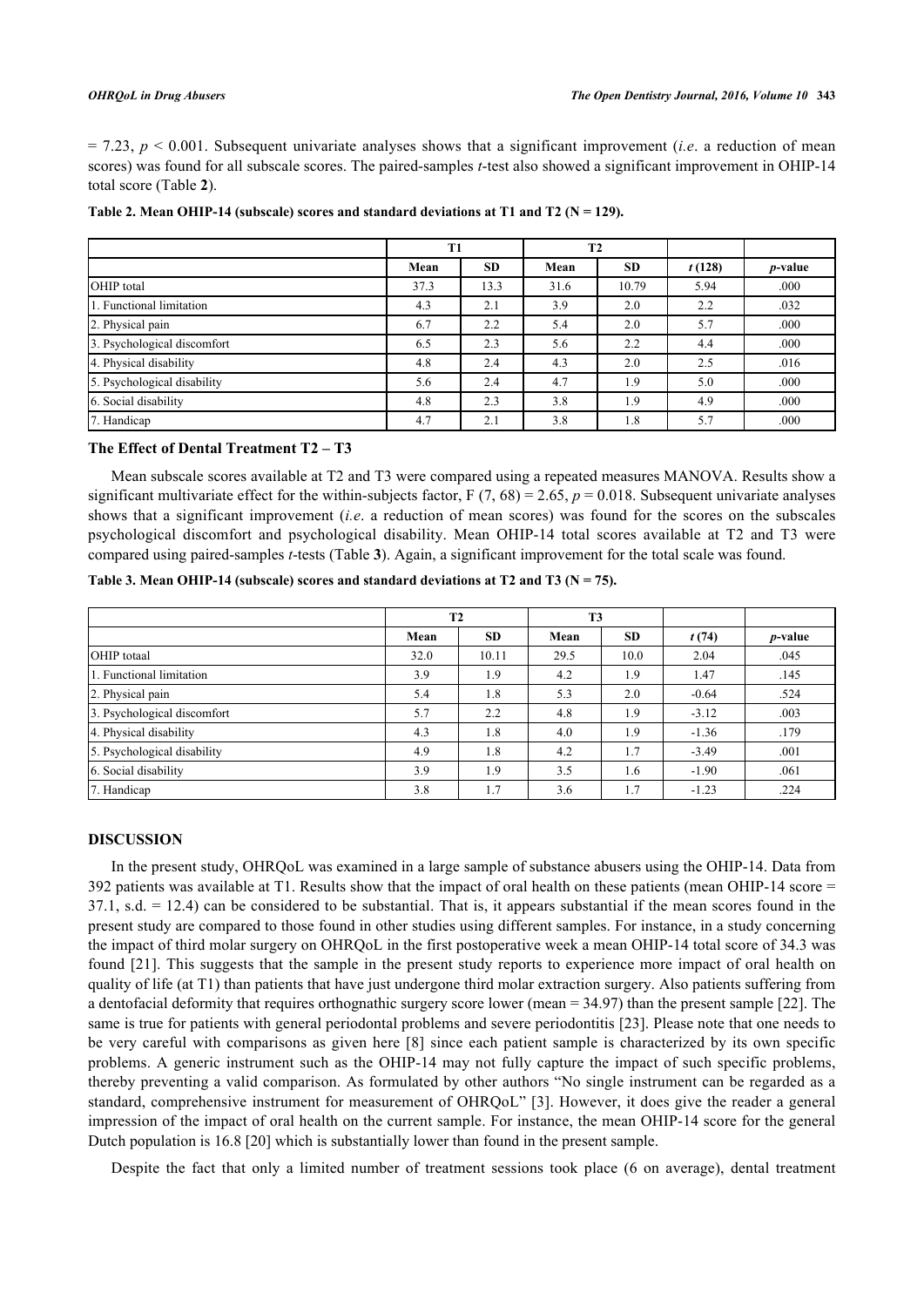(between T1 and T2) resulted in a significant reduction in mean OHIP-14 total- and subscale scores. It is clear that treatment at the dental care clinic specialized in substance abusers had beneficial effects for patients in terms of improved oral health related quality of life. The authors believe that the Molendijk treatment model plays a crucial role in this beneficial effect. A significant reduction in mean OHIP-14 total- and subscale scores was also found when comparing T2 with T3, albeit much less than expected (31.95 *vs* 29.54). Several explanations can be given for this relatively modest improvement. One important explanation relates to the fact that many patients did not complete the study. It appears, and was anticipated in advance, that patients who improved substantially (for instance pain free, restored upper front teeth, partial prosthesis *etc*) quite often did not return to complete treatment. In other words, when patients are relieved from their most serious problems, they will also experience a reduced need to comply with treatment. Another related explanation is that a part of the patients did not return for a long time, but when they did return it was because of newly acquired dental problems. For instance, alcohol abusers and drug abusers in general, who experience withdrawal issues, often fall and break parts of their dentition, and return to the clinic with increased OHIP-14 scores relative to when they left. Other examples are patients that had their (partial) denture repaired, had to go to jail for one year, and returned with a broken denture. One final explanation is related to the Molendijk treatment model. Since it is known that substance abusers have a tendency not to comply with treatment after their largest dental problems have been solved, one rule of the Molendijk model is to wait (when possible) with placing of (partial) dentures until the final day of treatment. As a result, a part of the patients only received their denture at T3. As such, their score does not reflect the benefits of their new dentures, but is based on a (partly) edentulous mouth.

One important limitation to the present study is the high dropout rate of patients. A total sample of 392 patients participated at T1, and only 81 remained at T3. However, this was anticipated and the main reason for including as much patients as possible given the time frame for the study. For instance, during the study period 11 patients deceased. However, as reasoned above, the authors believe that dropout is primarily related to a substantially improved OHRQoL which often results in decreased compliance with therapy. Therefore, the authors feel that the results presented for T2 and T3 are likely to give an underestimation of the effect of dental treatment on these patients. It may be clear that the present population is hard to reach and follow, in particular with a longitudinal study design. The fact that only patients referred to one special dental care clinic in Amsterdam participated does not necessarily limit the generalisability of the results, since patients are referred to this clinic from all over the country. However, it does concern a sample of severely addicted patients (*i.e*. using drugs for a long time) with psychopathological problems (most were referred by a psychiatrist from the abuse treatment center). The question whether these results apply to substance abusers in other countries remains to be seen. The Netherlands is a country with a highly developed social system providing support for the weakest in society. In other words, a large part of the substance abusers in the Netherlands has a house, a smaller part has work, and all have access to dental care and health care. In countries where the social system is less developed, substance abusers may be more likely to be without a job, live on the streets more often and have no or limited access to dental and general health care. One additional limitation is that in the current study no standardized measures of oral health status were obtained (*i.e*. DMFT, caries index, periodontal index, tooth mobility *etc*.) as was done in other studies [\[24](#page-8-2)]. In future studies, such information should be considered as it gives a more differentiated picture and will allow for specific subsample analyses.

To conclude, the results from the present study show that dental treatment has a substantial positive effect on OHRQoL as measured using the OHIP-14. An important result given the observation that general practitioners would treat an addicted patient differently from a non-addicted patient[[19\]](#page-7-18). That is, for an addicted patient the general practitioner would more often extract a teeth than fill it, and would more often propose to use fillings and partial dentures rather than using crowns and bridges. However, results from the present study show that addicted patients can benefit to a great extent from 'conventional' dental treatment when following a treatment model specifically tailored to addicted patients. Moreover, it is important to realize that psycho-active drugs mask bodily pain signals. It is the moment of withdrawal that the addicted patient has the severest dental pain. Therefore, it is advisable to plan dental treatment, if possible, just before or in the beginning of the withdrawal or therapy. Dental treatment should be integrated in addiction programs to reduce drug-related harm and to optimize re-socialization of the addicted patient.

#### **CONFLICT OF INTEREST**

The authors confirm that this article content has no conflict of interest.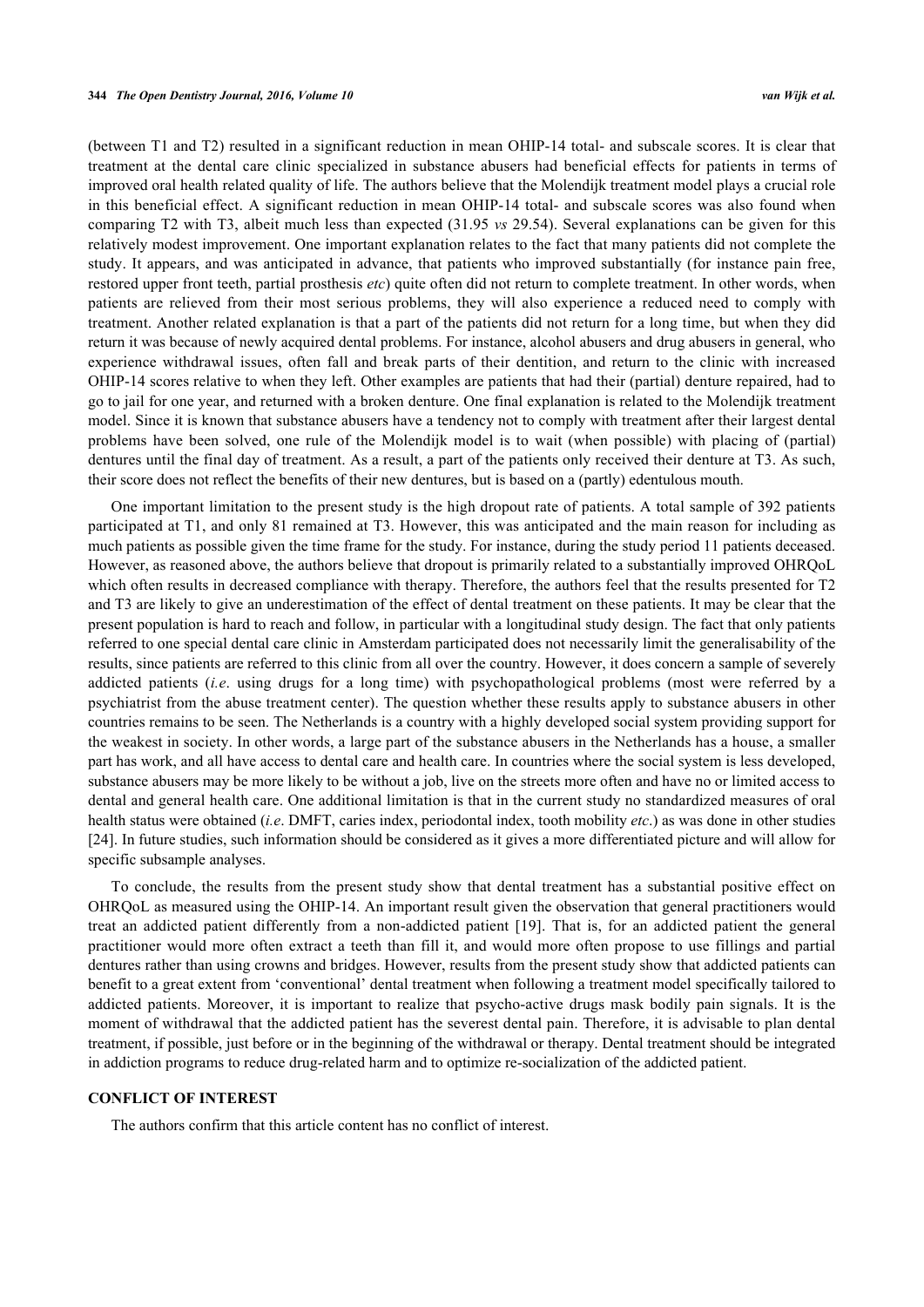#### **ACKNOWLEDGEMENTS**

Declared none.

### **REFERENCES**

- <span id="page-7-0"></span>[1] Moons P, Budts W, De Geest S. Critique on the conceptualisation of quality of life: a review and evaluation of different conceptual approaches. Int J Nurs Stud 2006; 43(7): 891-901. [\[http://dx.doi.org/10.1016/j.ijnurstu.2006.03.015](http://dx.doi.org/10.1016/j.ijnurstu.2006.03.015)] [PMID: [16696978](http://www.ncbi.nlm.nih.gov/pubmed/16696978)]
- <span id="page-7-1"></span>[2] Hebling E, Pereira AC. Oral health-related quality of life: a critical appraisal of assessment tools used in elderly people. Gerodontology 2007; 24(3): 151-61.

[\[http://dx.doi.org/10.1111/j.1741-2358.2007.00178.x\]](http://dx.doi.org/10.1111/j.1741-2358.2007.00178.x) [PMID: [17696892](http://www.ncbi.nlm.nih.gov/pubmed/17696892)]

- <span id="page-7-2"></span>[3] Skaret ST, Ãstrøm AN, Haugejorden O. Oral Health-Related Quality of Life (OHRQoL) Review of existing instruments and suggestions for use in oral health outcome measure research in Europe. European Global Oral Health Indicators Development Project 2013.
- <span id="page-7-3"></span>[4] Slade GD, Spencer AJ. Development and evaluation of the Oral Health Impact Profile. Community Dent Health 1994; 11(1): 3-11. [PMID: [8193981\]](http://www.ncbi.nlm.nih.gov/pubmed/8193981)
- <span id="page-7-4"></span>[5] Locker D. Measuring oral health: a conceptual framework. Community Dent Health 1988; 5(1): 3-18. [PMID: [3285972\]](http://www.ncbi.nlm.nih.gov/pubmed/3285972)
- <span id="page-7-5"></span>[6] Kieffer JM, Hoogstraten J. Linking oral health, general health, and quality of life. Eur J Oral Sci 2008; 116(5): 445-50. [\[http://dx.doi.org/10.1111/j.1600-0722.2008.00564.x\]](http://dx.doi.org/10.1111/j.1600-0722.2008.00564.x) [PMID: [18821987](http://www.ncbi.nlm.nih.gov/pubmed/18821987)]
- <span id="page-7-6"></span>[7] Farquhar M. Definitions of quality of life: a taxonomy. J Adv Nurs 1995; 22(3): 502-8. [\[http://dx.doi.org/10.1046/j.1365-2648.1995.22030502.x\]](http://dx.doi.org/10.1046/j.1365-2648.1995.22030502.x) [PMID: [7499618](http://www.ncbi.nlm.nih.gov/pubmed/7499618)]
- <span id="page-7-7"></span>[8] van Wijk AJ. Quality of life is a dynamic concept. Ned Tijdschr Tandheelkd 2011; 118(3): 126-8. [\[http://dx.doi.org/10.5177/ntvt.2011.03.10204](http://dx.doi.org/10.5177/ntvt.2011.03.10204)] [PMID: [21491761\]](http://www.ncbi.nlm.nih.gov/pubmed/21491761)
- <span id="page-7-8"></span>[9] Amsterdam JV, Pennings E, Brunt T, van den Brink W. Physical damage due to drug dependence (ZonMW study). National Institute for Public Health and the Environment (RIVM report 340041001/2012); 2012.
- <span id="page-7-9"></span>[10] von Limbeek J, Wouters L, Kaplan CD, Geerlings PJ, von Alem V. Prevalence of psychopathology in drug-addicted Dutch. J Subst Abuse Treat 1992; 9(1): 43-52. [\[http://dx.doi.org/10.1016/0740-5472\(92\)90009-D](http://dx.doi.org/10.1016/0740-5472(92)90009-D)] [PMID: [1317465\]](http://www.ncbi.nlm.nih.gov/pubmed/1317465)
- <span id="page-7-10"></span>[11] ter Horst G, Molendijk G, Tjong EJ. Dental referral of drug addicts. Ned Tijdschr Tandheelkd 1994; 101(10): 406-8. [PMID: [11831178\]](http://www.ncbi.nlm.nih.gov/pubmed/11831178)
- <span id="page-7-11"></span>[12] Fazzi M, Vescovi P, Savi A, Manfredi M, Peracchia M. The effects of drugs on the oral cavity. Minerva Stomatol 1999; 48(10): 485-92. [PMID: [10726452\]](http://www.ncbi.nlm.nih.gov/pubmed/10726452)
- <span id="page-7-12"></span>[13] Molendijk B, Ter Horst G, Kasbergen M, Truin GJ, Mulder J. Dental health in Dutch drug addicts. Commun Dent Oral Epidemiol 1996; 24(2): 117-9. [\[http://dx.doi.org/10.1111/j.1600-0528.1996.tb00826.x\]](http://dx.doi.org/10.1111/j.1600-0528.1996.tb00826.x) [PMID: [8654031](http://www.ncbi.nlm.nih.gov/pubmed/8654031)]
- <span id="page-7-13"></span>[14] Molendijk B, ter Horst G, Kasbergen MB, Truin GJ, Mulder J. Dental health in drug and alcohol addicts. Ned Tijdschr Tandheelkd 1995;  $102(8)$ : 296-8. [PMID: [11837116\]](http://www.ncbi.nlm.nih.gov/pubmed/11837116)
- <span id="page-7-14"></span>[15] Di Cugno F, Perec CJ, Tocci AA. Salivary secretion and dental caries experience in drug addicts. Arch Oral Biol 1981; 26(5): 363-7. [\[http://dx.doi.org/10.1016/0003-9969\(81\)90031-5](http://dx.doi.org/10.1016/0003-9969(81)90031-5)] [PMID: [6947736](http://www.ncbi.nlm.nih.gov/pubmed/6947736)]
- <span id="page-7-15"></span>[16] Lee CY, Mohammadi H, Dixon RA. Medical and dental implications of cocaine abuse. J Oral Maxillofac Surg 1991; 49(3): 290-3. [\[http://dx.doi.org/10.1016/0278-2391\(91\)90223-9](http://dx.doi.org/10.1016/0278-2391(91)90223-9)] [PMID: [1995818](http://www.ncbi.nlm.nih.gov/pubmed/1995818)]
- <span id="page-7-16"></span>[17] Friedlander AH, Gorelick DA. Dental management of the cocaine addict. Oral Surg Oral Med Oral Pathol 1988; 65(1): 45-8. [\[http://dx.doi.org/10.1016/0030-4220\(88\)90190-9](http://dx.doi.org/10.1016/0030-4220(88)90190-9)] [PMID: [2963248](http://www.ncbi.nlm.nih.gov/pubmed/2963248)]
- <span id="page-7-17"></span>[18] Winocur E, Gavish A, Volfin G, Halachmi M, Gazit E. Oral motor parafunctions among heavy drug addicts and their effects on signs and symptoms of temporomandibular disorders. J Orofac Pain 2001; 15(1): 56-63. [PMID: [11889649\]](http://www.ncbi.nlm.nih.gov/pubmed/11889649)
- <span id="page-7-18"></span>[19] ter Horst G, Molendijk B, Brouwer E, Verhey HG. Differences in dental treatment plan and planning for drug-addicted and non-drug-addicted patients. Community Dent Oral Epidemiol 1996; 24(2): 120-3. [\[http://dx.doi.org/10.1111/j.1600-0528.1996.tb00827.x\]](http://dx.doi.org/10.1111/j.1600-0528.1996.tb00827.x) [PMID: [8654032](http://www.ncbi.nlm.nih.gov/pubmed/8654032)]
- <span id="page-7-19"></span>[20] van der Meulen MJ, John MT, Naeije M, Lobbezoo F. The Dutch version of the Oral Health Impact Profile (OHIP-NL): Translation, reliability and construct validity. BMC Oral Health 2008; 8: 11. [\[http://dx.doi.org/10.1186/1472-6831-8-11\]](http://dx.doi.org/10.1186/1472-6831-8-11) [PMID: [18405359](http://www.ncbi.nlm.nih.gov/pubmed/18405359)]
- <span id="page-7-20"></span>[21] van Wijk A, Kieffer JM, Lindeboom JH. Effect of third molar surgery on oral health-related quality of life in the first postoperative week using Dutch version of Oral Health Impact Profile-14. J Oral Maxillofac Surg 2009; 67(5): 1026-31. [\[http://dx.doi.org/10.1016/j.joms.2008.12.041\]](http://dx.doi.org/10.1016/j.joms.2008.12.041) [PMID: [19375013](http://www.ncbi.nlm.nih.gov/pubmed/19375013)]